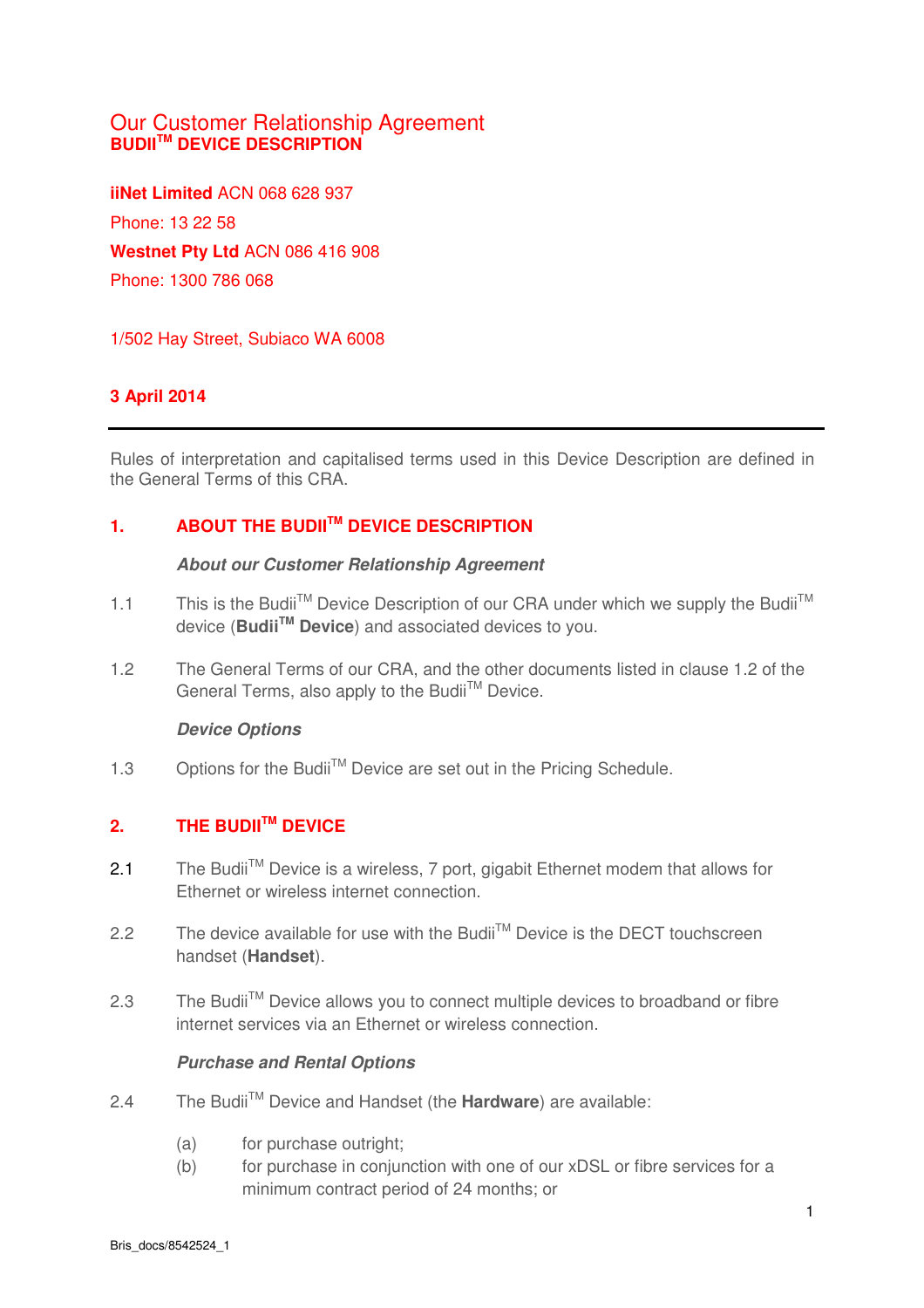# **IINET GROUP CRA – BUDIITM DEVICE DESCRIPTION**

(c) for rent in conjunction with one of our xDSL or fibre services for a minimum contract period of 24 months,

at the prices set out in the Pricing Schedule.

- 2.5 If you rent the Hardware in conjunction with one of our xDSL or fibre services, on expiry of the minimum contract period of 24 months, you may:
	- (a) continue to rent the Hardware by paying the applicable monthly rental fee set out in the Pricing Schedule; or
	- (b) cancel your rental of the Hardware without incurring any Break Fees, in which case you must return the rental Hardware to us or else you must pay a non-return fee as set out in the Pricing Schedule.

### **3. EQUIPMENT AND SERVICE REQUIREMENTS**

#### **Service requirements**

- 3.1 In order to use the Hardware, you must:
	- (a) have an active xDSL broadband or fibre service; and
	- (b) meet all service requirements for that xDSL or fibre service.

#### **Equipment requirements**

- 3.2 To use the Budii™ Device, you will need:
	- (a) a Budii<sup>TM</sup> Device and power connection;
	- (b) an Australian power outlet;
	- (c) a connection point to which a working xDSL or fibre service is attached and active; and
	- (d) a computer, laptop, tablet, smart phone or other device capable of browsing.
- 3.3 To use the Handset, you will need:
	- (a)  $a$  Budii<sup>TM</sup> Device:
	- (b) a Handset and power connection;
	- (c) an Australian power outlet; and
	- (d) either a connection point to which a working PSTN service is attached and active or a VoIP account with us.

### **4. CHARGES AND BILLING**

- 1.1 **Charges**
- 4.1 You must pay the charges for the Hardware set out in the Pricing Schedule in accordance with the General Terms and any applicable provisions in the Pricing Schedule.
- 1.2 **Payment**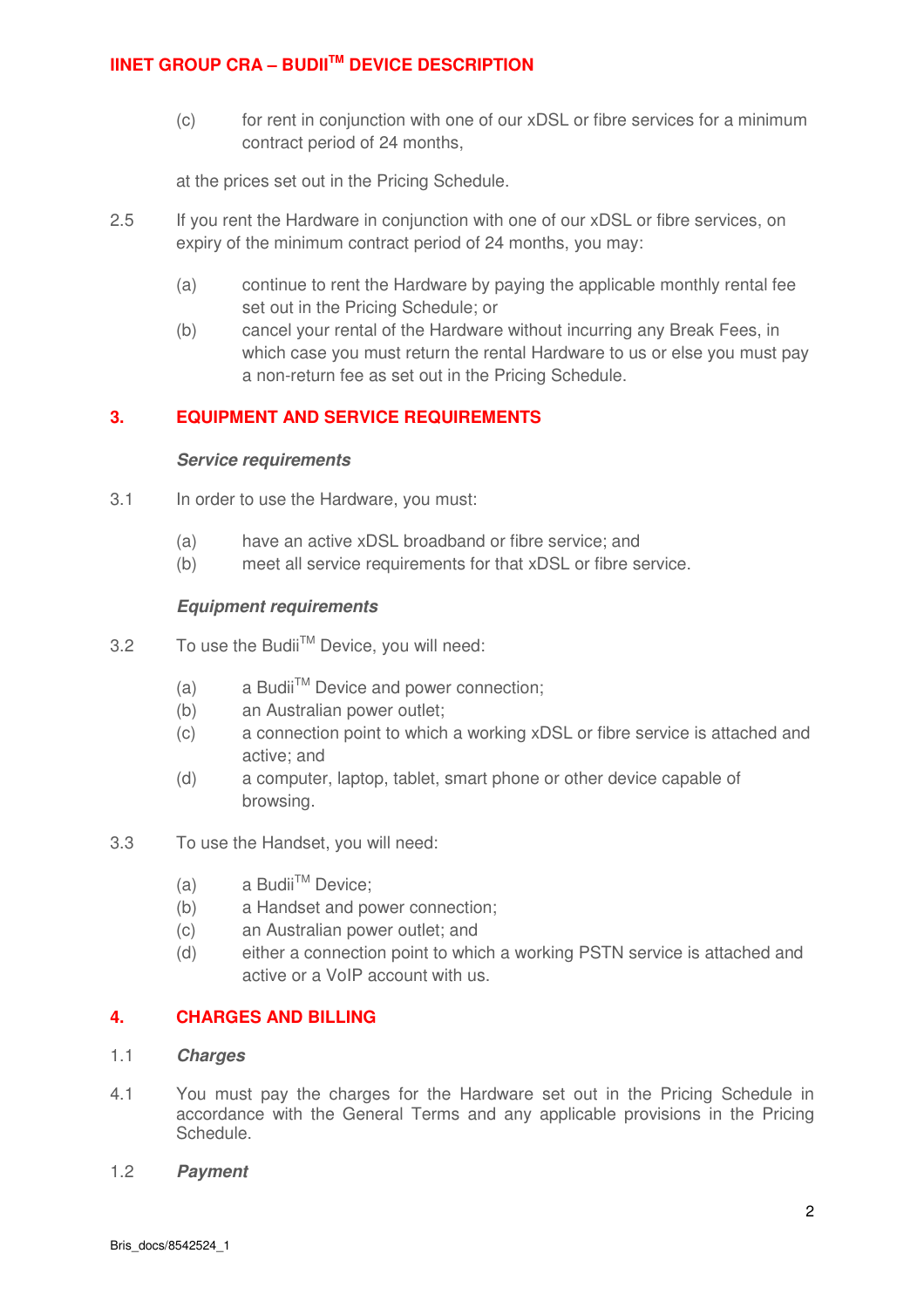# **IINET GROUP CRA – BUDIITM DEVICE DESCRIPTION**

- 4.2 Payment of the charges for the Hardware is due as follows.
	- (a) **Purchase**: You must pay the applicable charges upfront.
	- (b) **Rental**:
		- (i) We will endeavour to bill you for the applicable monthly rental charges on the same day each month commencing from the Service Commencement Date for your 24 month contract.
		- (ii) Your bill will be electronically mailed to the email address provided by you to us from time to time. Printed paper invoices requested by you will incur a monthly fee per invoice as set out in the Pricing Schedule. An itemised bill is available online through our customer account management website using the call tracker and is available 24 hours, 7 days a week.
		- (iii) You must pay the monthly rental charges by direct debit payment from your credit card or nominated bank account.
		- (iv) If you choose to provide us with your credit card details for the purposes of paying the monthly rental charges, we may:
			- (A) charge all fees to your credit card on a monthly basis from the Service Commencement Date;
			- (B) disclose your credit card details to, and obtain information from, any financial institution or credit card issuer to verify the credit card details; and
			- (C) take steps to verify that there is sufficient credit on your credit card account to meet likely fees.
		- (v) If a direct debit from your bank account or from your credit card is declined for any reason we may impose a decline fee (as set out in the Pricing Schedule).

#### **Variation of charges**

- 4.3 We may vary the charges for the Hardware set out in the Pricing Schedule from time to time. We will give you not less than 30 days prior notice of such variations by one of the methods of giving notice listed in the General Terms.
- 4.4 If the variation has more than a minor detrimental impact on you, you may cancel your contract in accordance with the General Terms.

### **5. WARRANTY**

5.1 Where we supply the Hardware to you, we provide the warranty specified in the Warranty Information Statement at no extra cost.